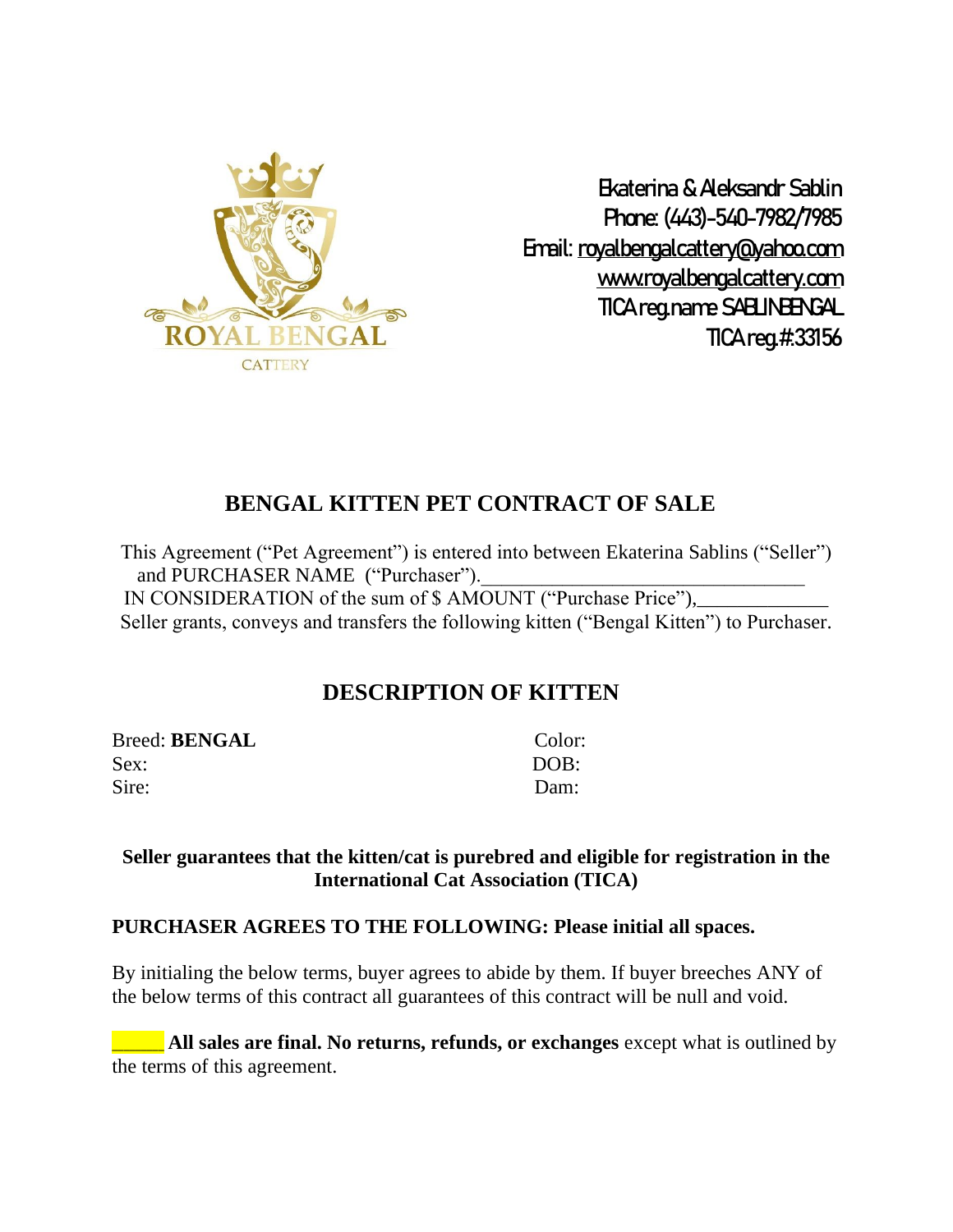Kitten shall not be sold, leased, given away, abandoned to a shelter, pound, pet shop, research laboratory, humane organization, or any similar facility. If Purchaser is unable to care for the Kitten, Purchaser shall notify the Seller immediately. Purchaser shall use all reasonable effort to rehome the Kitten and Purchaser shall provide details (in writing) of Kitten's new owner to the Seller. **If for any reason at any time you do not want this cat/kitten, you will return this cat/kitten back to me free of charge.**

\_\_\_\_\_\_\_\_\_\_ Kitten shall be kept **strictly** indoors. Purchaser shall not allow Kitten to roam outside, unless Kitten is leashed and accompanied by a responsible adult.

\_\_\_\_\_\_ Kitten is sold only as a **pet. Purchaser is to spay/neuter this kitten by the time the kitten reaches 6 months of age**. Seller will give Purchaser said kitten's TICA paperwork when Purchaser provides proof of spay/neuter from a licensed veterinarian. Failure to provide proof of spay/neuter will result in the forfeiture of registration papers and a buyer will pay seller \$2,0000.00US.

**E.S** Seller shall provide the registration papers for the Kitten to the Purchaser within a reasonable time of Purchaser's presentation of a veterinarian's certificate of spaying or neutering of the Kitten.

**EXECUTE:** Buyer is responsible for completing and submitting the TICA registration papers for paying the TICA registration fee.

 $\blacksquare$  Seller makes no guarantees as to the Kitten's temperament. We pride ourselves on socializing our kittens, but we cannot predict how the Kitten will act after it leaves the familiar environment of our cattery and its littermates. **It is Purchaser's responsibility to slowly transition Kitten to its new home**. Purchaser acknowledges that some kittens may take longer than others to adjust to their new surroundings. Purchaser must notify Seller immediately if kitten is not transitioning well into its new home (e.g. not using the litterbox, has diarrhea) so that Seller is made aware of any issues. If Purchaser has any health or behavior concerns about the Kitten, Purchaser must notify Seller of its concerns immediately. We cannot help you with these concerns if we are not aware of them. If more than 2 weeks have passed before Purchaser notifies Seller of these issues, Seller disclaims any liability of responsibility for these issues.

**Late Seller warrants that Kitten was fully litterbox trained when Kitten left Seller's** premises. However, the new surroundings may confuse the Kitten and may result in improper elimination. Purchaser needs to ensure that Kitten knows where its new litterbox is located, and Seller recommends that Purchaser use the same type of litterbox and litter used at Seller's premises, to avoid confusing the Kitten.

**The Purchaser agrees that it will feed Kitten the same food that Kitten was eating at the** Seller's premises, and any changes to the Kitten's diet will be done gradually. Any sudden changes to the Kitten's diet may result in diarrhea.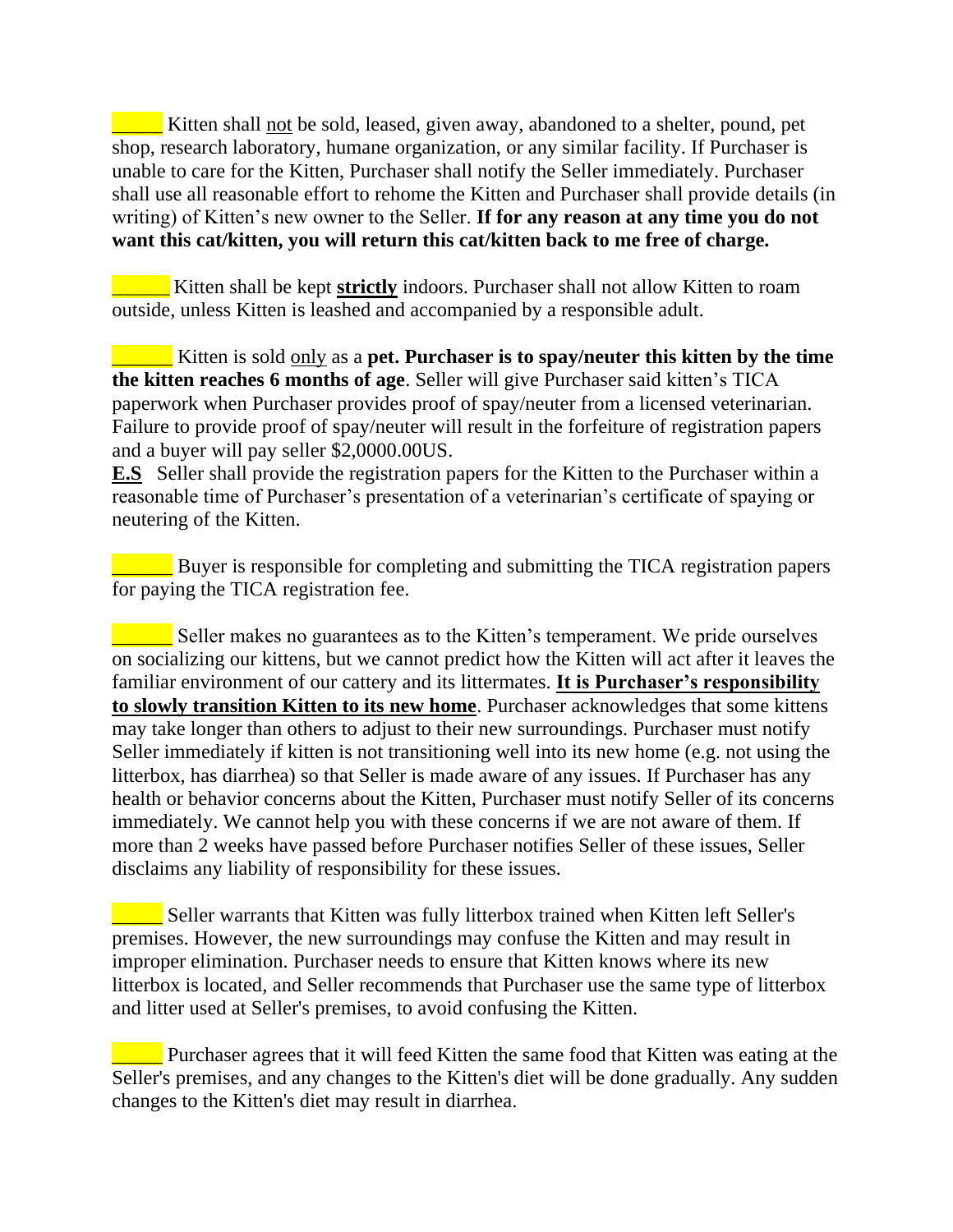**EXECUTE:** Purchaser shall take Kitten to Purchaser's veterinarian at least once every 12 months for annual physical examinations. Purchaser needs to ensure that a full physical examination (including, but not limited to, an eye exam, ear exam, auscultation) is undertaken. Purchaser shall make all reasonable efforts to keep in contact with the Seller, and keep Seller updated on Kitten's health.

**The If this contract is breached in any way, Purchaser will owe the seller a fee of** \$3,000.00US for breach of contract to the Seller, Ekaterina Sablin over and above the original price each and every time the contract is breached. Once the contract is breached, Purchaser is to surrender the cat/kitten back to the Seller without refund and at the Purchaser's expense with signed Transfer of Ownership. Purchaser agrees that if any legal action needs to be taken that all legal fees will be Purchaser's responsibility for both parties and it will be held in seller's current state and county of residence. Disputes will be settled between Seller and Purchaser privately and will not be aired in a public forum including Yahoo Group lists and FaceBook or any other media.

**EXECUTE:** Both parties agree that any disputes / issues related to the Kitten and to this contractual relationship are a private matter between the Seller and the Purchaser. Any issues and disputes must be resolved privately. Issues (including, but not limited to the Kitten's health issues, behavior issues, contractual issues) shall not be aired in a public and/or online forum including, but not limited to, any Yahoo Groups and Facebook under any circumstances, unless the prior written consent of the other party has been obtained. Any violation of this clause shall result in agreed upon damages of \$10,000.00 payable by the party publicizing the alleged dispute / issue. This sale is final and there are no cash refunds.

## **HEALTH RECORD**

Vaccinated: **FVRCP at 8 weeks, 12 weeks, and then as recommended by your veterinarian Kitten negative for FELV/FIV** Vaccine Used **See health record** Dewormed: **See health record**

### **HEALTH GUARANTEE**

**Seller warrants that Kitten is sold in good health at the time Kitten leaves Seller's premises.** Seller further warrants that Kitten has undergone a physical examination by Seller's veterinarian prior to Kitten leaving Seller (including, but not limited to, an eye exam, ear exam, auscultation), and that Seller was not aware of any health issues (including, but not limited to, upper respiratory infections, diarrhea) at the time Kitten leaves Seller's premises.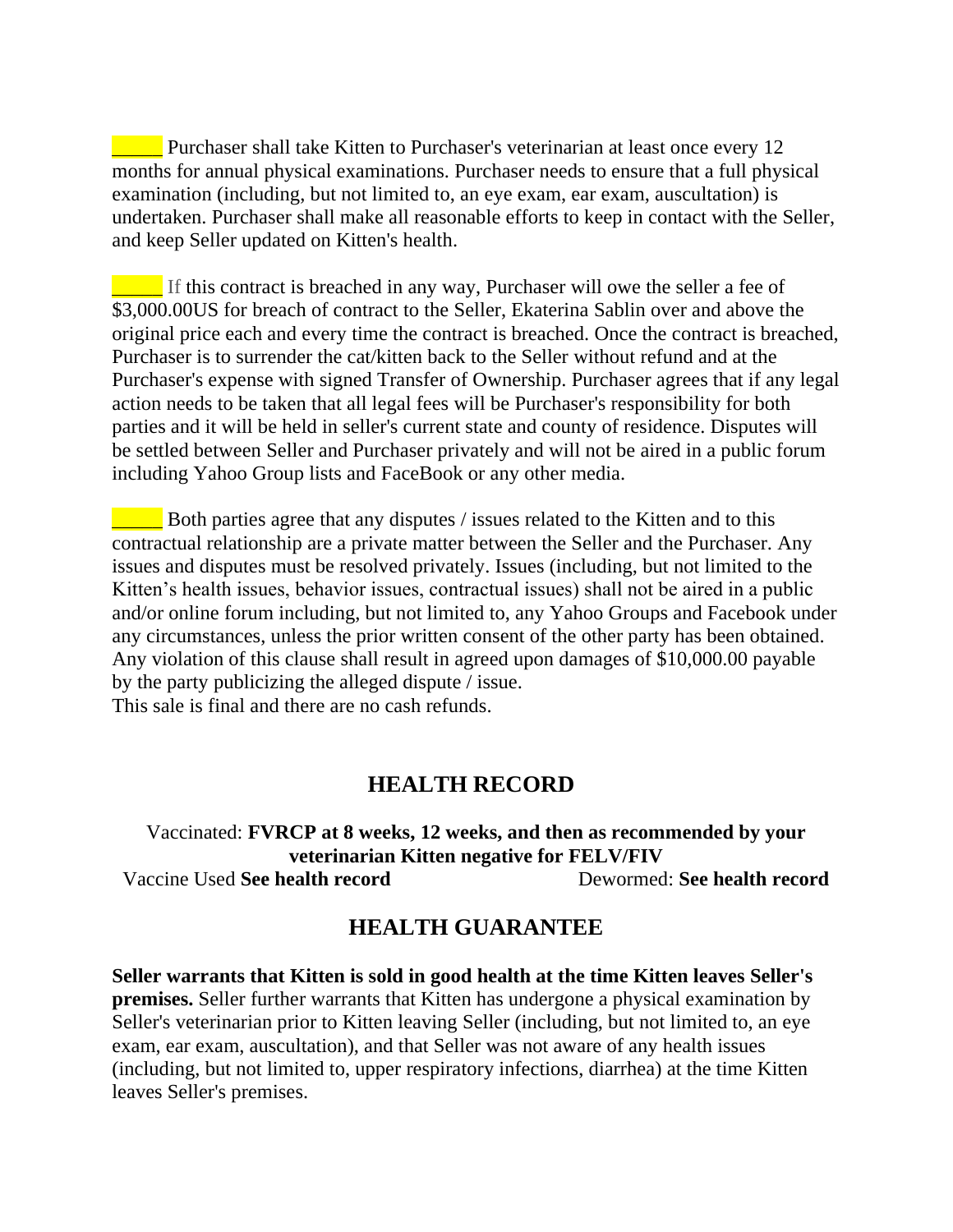**It is recommended to have the cat/kitten examined by a licensed veterinarian within 72 hrs of arrival. Purchaser shall provide Seller with proof of the examination upon Seller's request**. Further, any questionable findings by the veterinarian shall immediately be reported, in writing, to the Seller If the kitten is found to be medically deficient with an untreatable or life-threatening problem, it must be reported to the seller immediately. Upon its return, it will be replaced with another cat/kitten of equal value or half the amount (Seller's choice), as soon as a replacement is available. No cash refunds. The cat/kitten cannot be returned if it has been exposed to another cat which has not been currently tested for FeLV and FIV. **There are no guarantees against FIP**. It is the responsibility of the buyer to provide immediate veterinary care to any cat/kitten showing signs of illness or distress and failure to do so will render any guarantee null and void. All veterinary expenses and return shipping-related expenses are the responsibility of the Purchaser.

#### **There is no guarantees against FIP.**

**This Guaranty does not cover the death of a kitten from FIPV, (Feline Infectious Peritonitis Virus), a mutated form of the Feline Coronavirus (FCoV) , if said kitten dies of FIPV it will not be replaced. No Exceptions! We have no control of this horrible virus...**

**Purchaser agrees never to vaccinate this Kitten against FIP (Feline Infectious Peritonitis). The effectiveness of the vaccine has not been established and the vaccine can cause the disease. Failure to comply will void all health guarantees.**

**This health guarantee does not cover coccidia outbreaks.** When a kitten goes into its new home, this can sometimes result in diarrhea/loose stools a few days after arrival. This is typically caused by the parasite coccidia. This is not a congenital problem and is not covered by our health guarantee. If your Kitten has loose stools, we recommend that your vet prescribe **Albon** for the Kitten. Please follow your vet's guidelines for dosage.

### **Helath Guarantee:**

**This cat/kitten is guaranteed against congenital defects inherited by the parents and HCM for the first 12 months (Congenital Defects) and for the first 2 years (HCM) from the purchase date of the cat**. Should the cat die as a direct result of a congenital defect or HCM, the cat will be replaced ONLY! Seller shall, as soon as one is available. Purchaser must provide the veterinarian or specialist's written report, confirming, in writing, that in their opinion, the Kitten has a congenital defect. Further, should Kitten die during this period as a direct result of a congenital defect (said congenital defect must be confirmed by two independent veterinarians, in writing), Seller shaldl, replace Kitten with another of like kind and quality (Seller's choice), only if an appropriate necropsy is performed by a licensed veterinarian and a veterinarian's certificate showing the